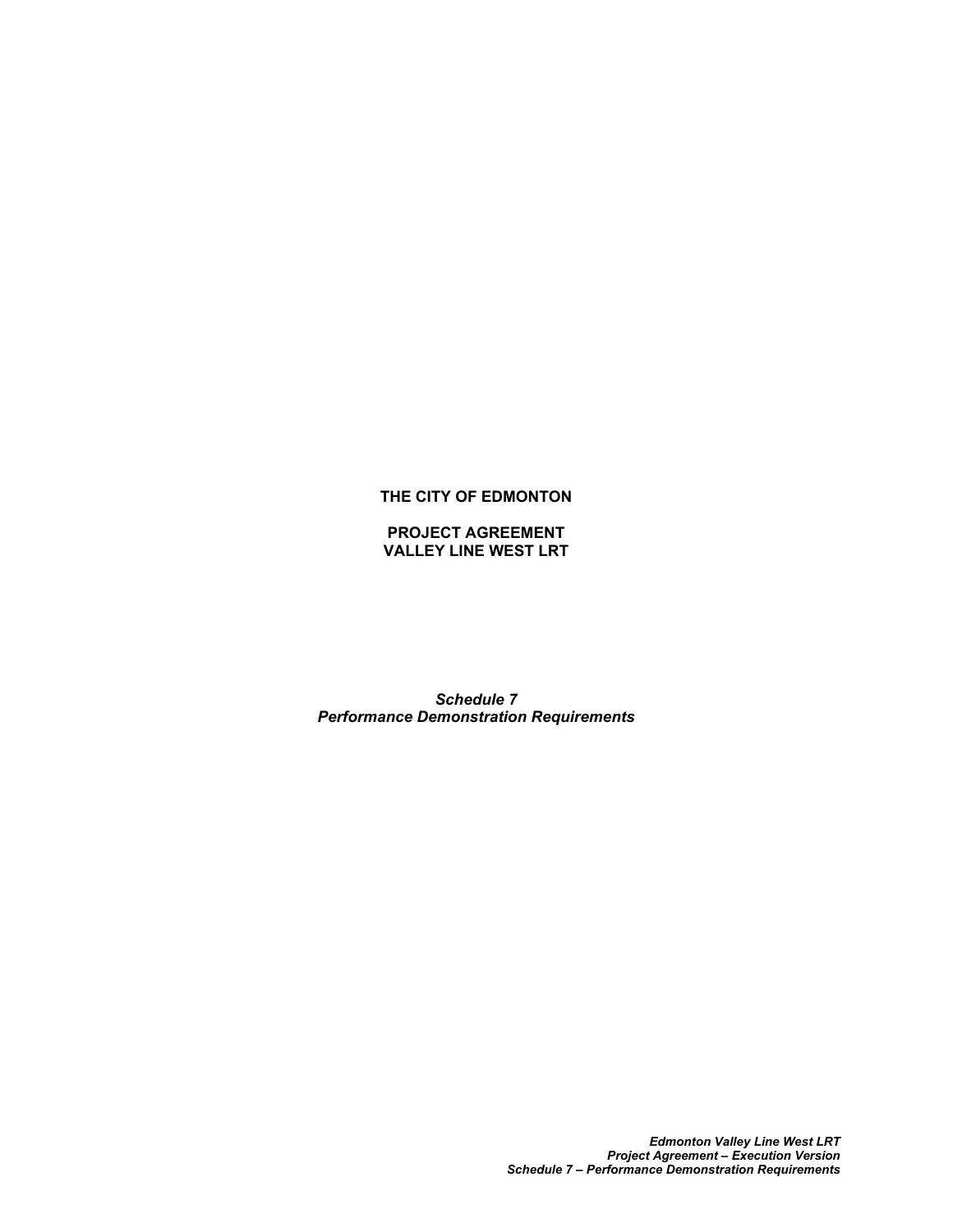# **TABLE OF CONTENTS**

| $\mathbf{1}$     |                                                          |                                                                           |  |  |  |
|------------------|----------------------------------------------------------|---------------------------------------------------------------------------|--|--|--|
|                  | 1.1                                                      |                                                                           |  |  |  |
|                  | 1.2                                                      |                                                                           |  |  |  |
| 2.               |                                                          |                                                                           |  |  |  |
|                  | 2.1                                                      |                                                                           |  |  |  |
| 3.               |                                                          |                                                                           |  |  |  |
|                  | 3.1                                                      |                                                                           |  |  |  |
|                  | 3.2                                                      |                                                                           |  |  |  |
|                  | 3.3                                                      |                                                                           |  |  |  |
|                  | 3.4                                                      |                                                                           |  |  |  |
|                  | 3.5                                                      |                                                                           |  |  |  |
|                  | 3.6                                                      |                                                                           |  |  |  |
|                  | 3.7                                                      |                                                                           |  |  |  |
|                  | 3.8                                                      |                                                                           |  |  |  |
| $\blacktriangle$ | COMPLETION OF INFRASTRUCTURE PERFORMANCE DEMONSTRATION12 |                                                                           |  |  |  |
|                  | 4.1                                                      | <b>Conditions Precedent to Completion of Infrastructure Performance</b>   |  |  |  |
|                  | 4.2                                                      | Application for Certificate of Infrastructure Performance Demonstration   |  |  |  |
|                  | 4.3                                                      |                                                                           |  |  |  |
|                  | 4.4                                                      | Certification of Infrastructure Performance Demonstration Completion12    |  |  |  |
|                  | 4.5                                                      | <b>Completion of Further Measures for Infrastructure Performance</b>      |  |  |  |
|                  | 4.6                                                      |                                                                           |  |  |  |
|                  | 4.7                                                      | Failure to Achieve Infrastructure Performance Demonstration Completion 13 |  |  |  |

# **Tables and Figures**

| Table 1.2.2 : Maintenance and Storage Facilities Equipment List and Allowable Downtime6 |  |
|-----------------------------------------------------------------------------------------|--|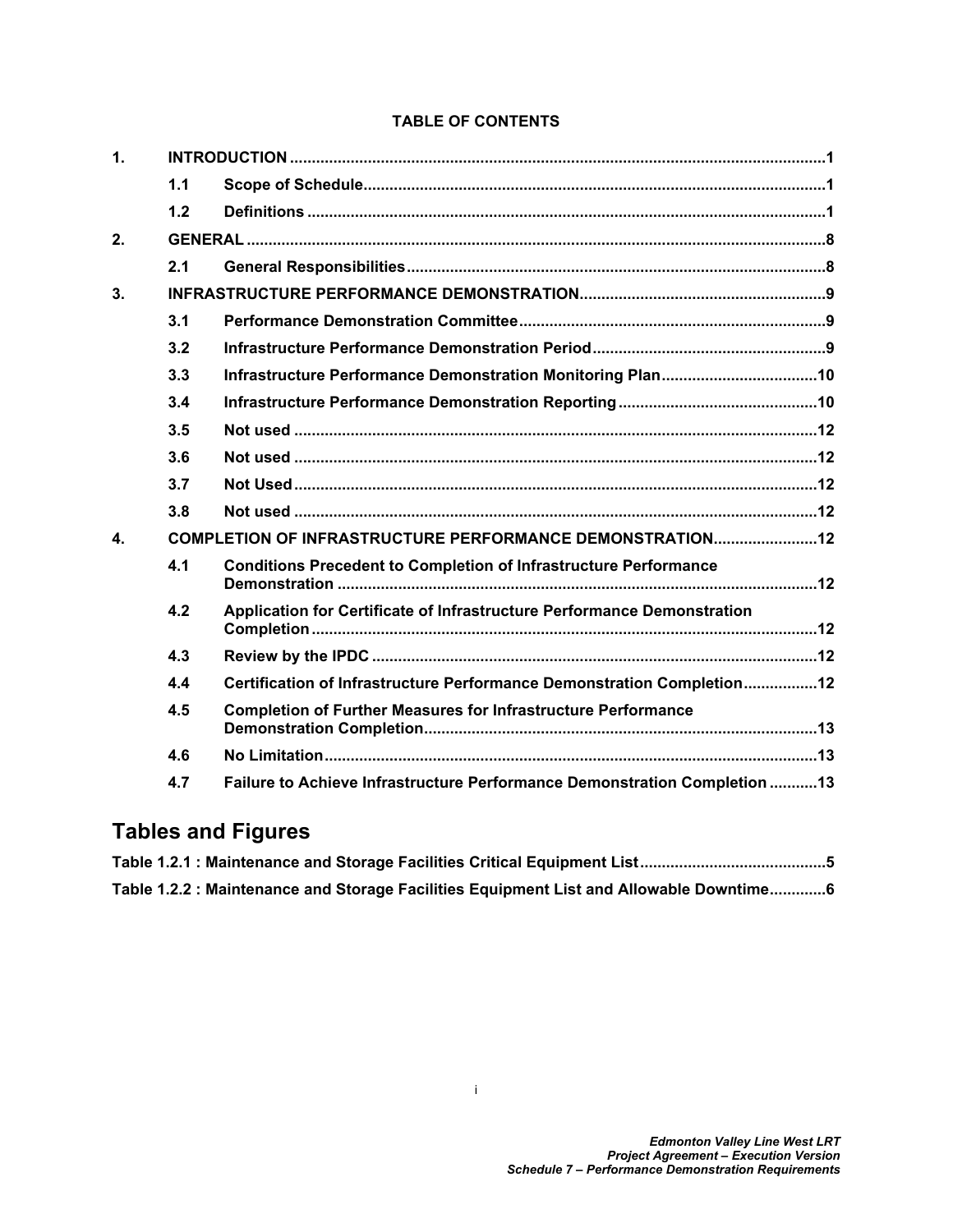#### **SCHEDULE 7**

#### **PERFORMANCE DEMONSTRATION REQUIREMENTS**

#### <span id="page-2-0"></span>**1. INTRODUCTION**

#### <span id="page-2-1"></span>**1.1 Scope of Schedule**

This Schedule sets out Project Co's obligations to verify and ensure the Infrastructure reliability and availability for revenue service through an Infrastructure Performance Demonstration Period. The Infrastructure Performance Demonstration Period shall commence on the Infrastructure Performance Demonstration Commencement Date whether or not the Stage 2 LRVs have been delivered and commissioned. All Events will be tracked and any such Event which is not due to a Non-Chargeable Cause and that is a result of any failure, or combination of failures, of the Infrastructure, in whole or in part, shall be resolved by Project Co for the purposes of the completion of the Infrastructure Performance Demonstration Period.

#### <span id="page-2-2"></span>**1.2 Definitions**

- (a) "**Certificate of Infrastructure Performance Demonstration Completion**" has the meaning given in Section [4.4](#page-13-8) *[Certificate of Infrastructure Performance Demonstration Completion]* of this Schedule 7.
- (b) "**Chargeable Failure**" means any failure, or combination of failures, of the Infrastructure, in whole or in part, which results in:
	- (i) the occurrence of a Service Affecting Event; or
	- (ii) the cumulative occurrence of three (3) Non-Service Affecting Events

other than by reason of a Non-Chargeable Cause.

- (c) "**Completion of Infrastructure Performance Demonstration**" means that all the conditions precedent to Completion of Infrastructure Performance Demonstration specified in Section [4](#page-13-4) *[Completion of Infrastructure Performance Demonstration]* of this Schedule 7 that have not been waived by the City, have been achieved, as certified by the IPDC.
- (d) "**Dwell Time**" means the amount of time a Train is stationary at a Station or Stop, inclusive of doors opening and doors closing to allow Passengers to board or alight the Train.
- (e) "**Event**" means Service Affecting Event or Non-Service Affecting Event.
- (f) "**Failure Reports**" has the meaning given in Section [3.4](#page-11-1) *[Infrastructure Performance Demonstration Reporting]* of this Schedule 7.
- (g) "**Final Infrastructure Performance Demonstration Monitoring Report**" has the meaning given in Section [3.4](#page-11-1) *[Performance Demonstration Reporting]* of this Schedule 7.
- (h) "**Infrastructure Performance Demonstration**" means the verification of Infrastructure reliability and availability for revenue service pursuant to and in accordance with this Schedule 7.
- (i) "**Independent Performance Demonstration Certifier**" or "**IPDC**" means the independent performance demonstration certifier appointed by the City, Project Co, the Operator and

1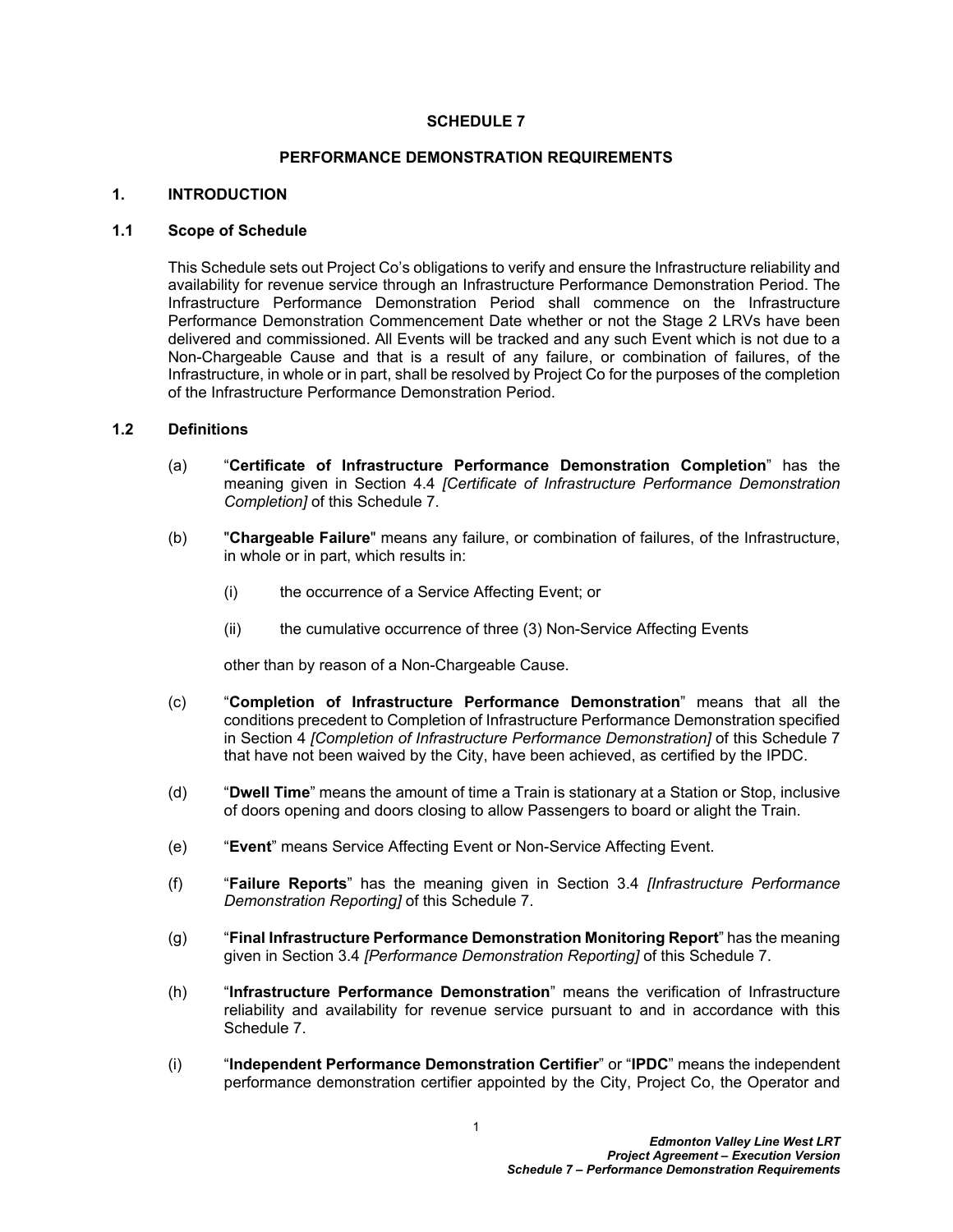the LRV Supplier pursuant to Article 7 *[Independent Performance Demonstration Certifier]* of Schedule 6 *[Interface Agreement]*.

- (j) "**Infrastructure Performance Demonstration Commencement Date**" means the earlier of:
	- (i) the Service Readiness Date;
	- (ii) the date which is 180 days following the Construction Completion Date.
- (k) "**Infrastructure Performance Demonstration Longstop Date**" means the date which is 60 months following the Infrastructure Performance Demonstration Commencement Date.
- (l) "**Infrastructure Performance Demonstration Monitoring Plan**" has the meaning given in Section [3.3](#page-11-0) *[Performance Demonstration Monitoring Plan]* of this Schedule 7.
- (m) "**Infrastructure Performance Demonstration Monitoring Reports**" has the meaning given in Section [3.4](#page-11-1) *[Performance Demonstration Reporting]* of this Schedule 7.
- (n) "**Infrastructure Performance Demonstration Period**" means the period of time following the Infrastructure Performance Demonstration Commencement Date during which Infrastructure Performance Demonstration is undertaken.
- (o) "**LRV Performance Demonstration**" means the process established pursuant to the LRV Supply Agreement to verify Stage 2 LRV reliability and availability for revenue service.
- (p) "**LRV Performance Demonstration Period**" means the period of time following the Service Readiness Date during which LRV Performance Demonstration is undertaken.
- (q) Not used.
- (r) "**Non-Chargeable Cause**" means:
	- (i) a secondary failure, a failure occurrence in equipment of another subsystem due to the primary failure;
	- (ii) a failure of the Operator to:
		- (A) perform the recommended maintenance set out in the Operating and Maintenance Manual; and
		- (B) operate the System as set out in the Operating and Maintenance Manual;
	- (iii) vandalism or physical mistreatment at a human interface;
	- (iv) an action or order issued by the City or Operator, including:
		- (A) slowing down, re-routing or stopping an LRV from its schedule;
		- (B) closing or partially closing a Station or Stop; and
		- (C) any action or orders resulting from an emergency;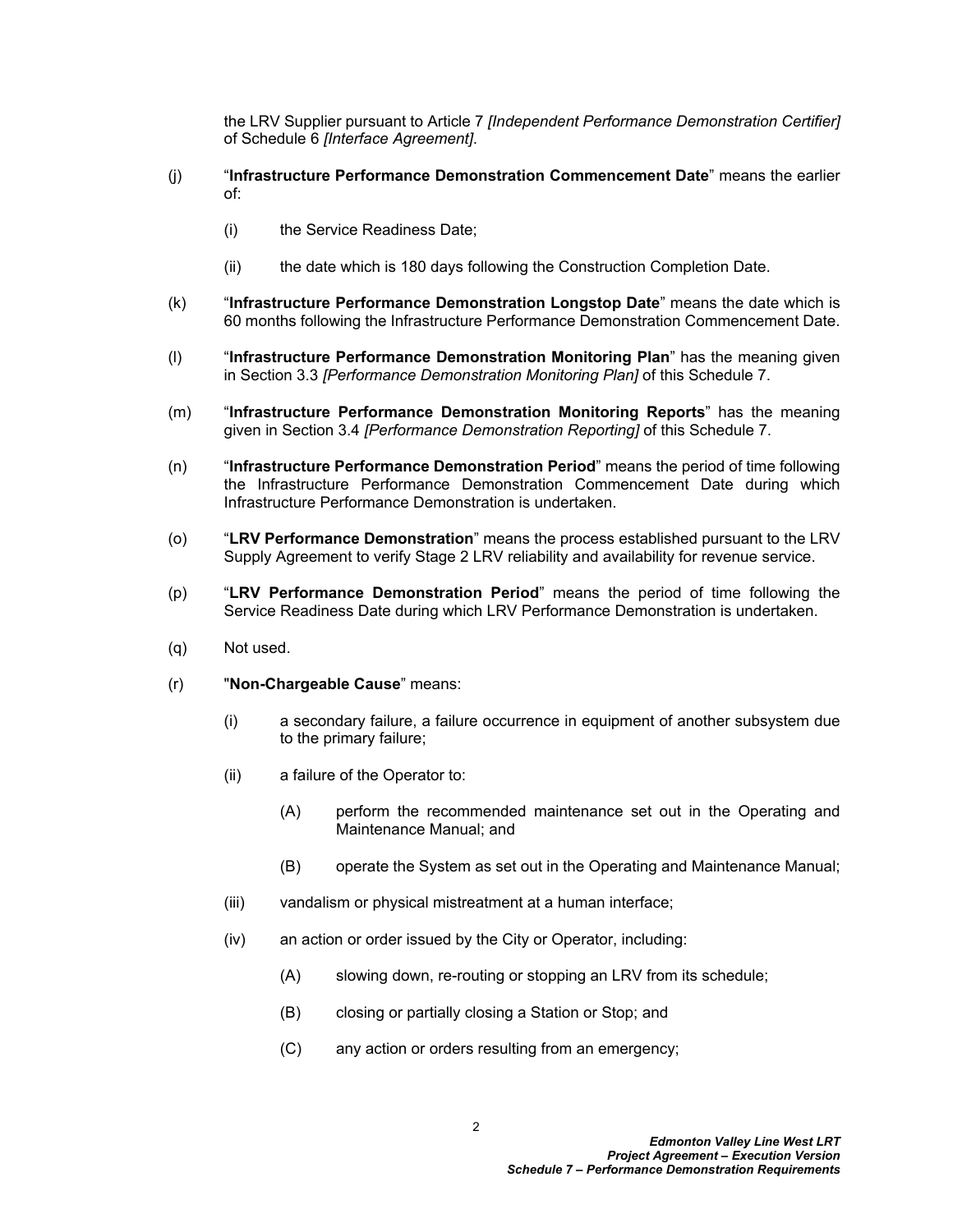- (v) in relation to Passengers:
	- (A) Passenger requests for emergency stops;
	- (B) sick or injured Passengers requiring medical attention; or
	- (C) attendance of the Operator or Emergency Services to respond to Passenger actions;
- (vi) any blockage of the Trackway, including intersections, caused by a pedestrian, road vehicle, vehicle loads (including spillages) or other object;
- (vii) a complete failure of an EPCOR substation that feeds multiple TPSSs;
- (viii) blockage of Trackway due to ponding exceeding the allowable limits as stated in Section 3-5.5.2 A.4 *[Flood Mitigation of Trackway]* at those locations identified in Section 3-5.5.2 A.3 *[Flood Mitigation of Trackway]* of Schedule 5 *[D&C Performance Requirements]* Part 3 *[Civil]*;
- (ix) a failure or Deficiency directly attributable to an LRV; and
- (x) a failure where the root cause cannot be determined.
- (s) "**Non-Chargeable Failure**" means a failure which causes an Event due to a Non-Chargeable Cause.
- (t) "**Non-Service Affecting Event**" means a failure or incident that degrades elements of the Infrastructure's performance to an extent less than that of a Service Affecting Event, and which impacts third parties or affects Passengers' ability to use the Infrastructure. At a minimum this includes:
	- (i) any inability of Passengers to safely have access to or egress from a Train over between 10 and 49% of the Platform length;
	- (ii) a Deficiency that causes an escalator not to function;
	- (iii) interruption to CCTV camera coverage of any part of a Platform, the Gerry Wright OMF Stage 2 or Lewis Farms Storage Facility;
	- (iv) outage of an Emergency Alarm Station;
	- (v) malfunction of all Public Address speakers at one or more Stops or Stations, the Gerry Wright OMF Stage 2 or Lewis Farms Storage Facility;
	- (vi) malfunction of all VMS displays at one or more Stops or Stations;
	- (vii) outage of greater than 20% of lights at one Stop or one Station;
	- (viii) outage of multiple TVMs or Validators at one Stop or Station due to failure of the TVM Fibre Pair; and
	- (ix) not used
	- (x) not used;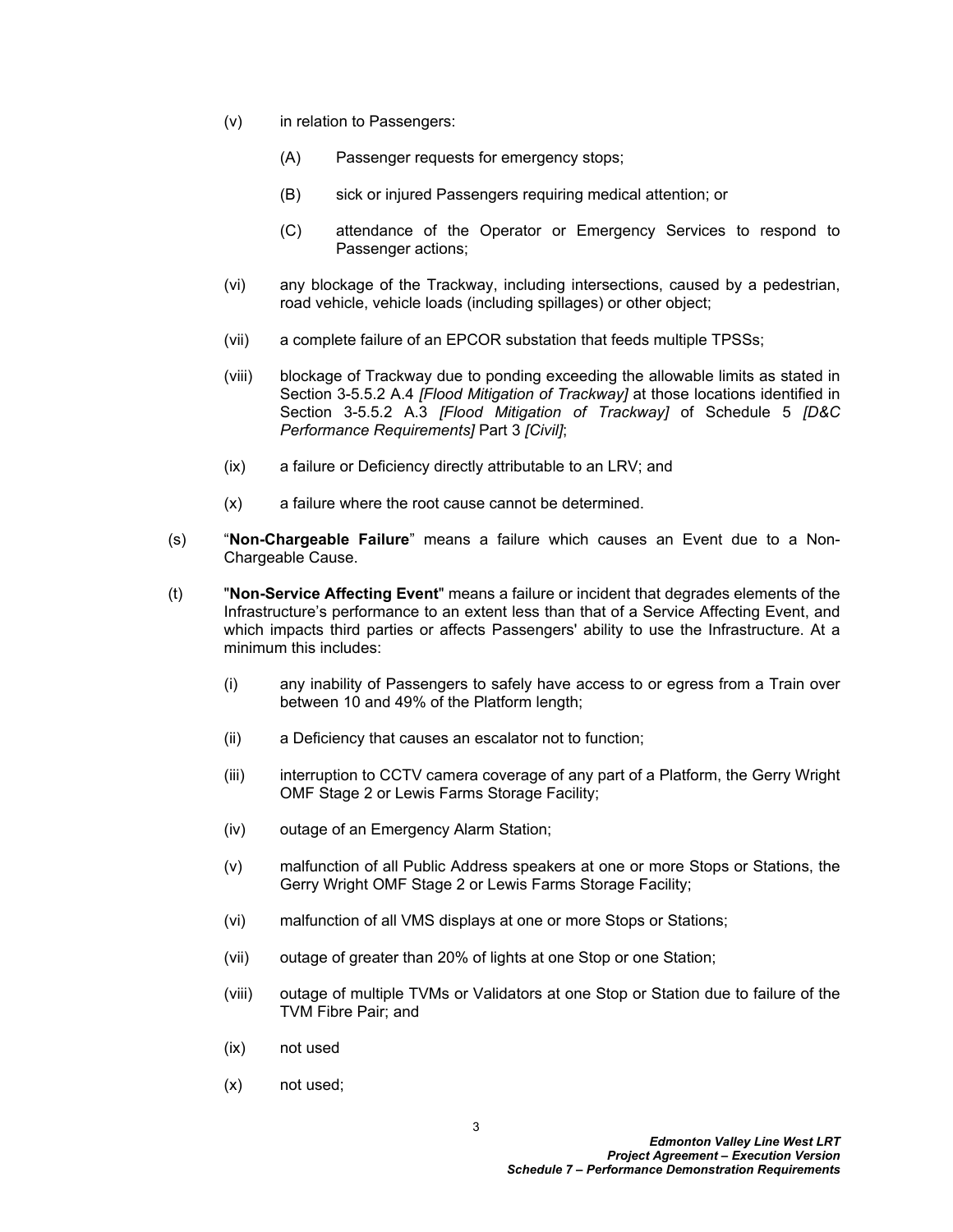- (xi) not used
- (u) "**PDC Parties**" means the City, the LRV Supplier, Project Co, the Operator and the IPDC and "PDC Party" means any one of them.
- (v) "**Performance Demonstration**" means either or both of Infrastructure Performance Demonstration and LRV Performance Demonstration.
- (w) "**Performance Demonstration Committee**" means the performance demonstration committee established pursuant to Schedule 6 *[Interface Agreement]*.
- (x) "**Performance Demonstration Period**" means the Infrastructure Performance Demonstration Period and the LRV Performance Demonstration Period collectively.
- (y) "**Service Affecting Event**" means:
	- (i) a Train Delay;
	- (ii) a Deficiency that causes an elevator not to function;
	- (iii) any inability of Passengers to safely have access to or egress from a Train over at least 50% of the Platform length;
	- (iv) not used;
	- (v) not used;
	- (vi) a CCTV System failure leaving one or more Stops or Stations without coverage;
	- (vii) a CCTV System failure leaving more than 50% of Gerry Wright OMF Stage 2 or Lewis Farms Storage Facility without coverage;
	- (viii) a fire alarm failure or Hazard which would adversely affect fire-fighting or evacuation procedures at a Station, the Gerry Wright OMF Stage 2 or Lewis Farms Storage Facility;
	- (ix) outage of multiple TVMs or Validators at more than one Stop or Station due to failure of the TVM Fibre Pair;
	- (x) a non-compliance with the settlement requirements in Section 3-1.1.5.1 [*Trackway – General*] of Schedule 5 [*Design & Construction Performance Requirements*] Part 3 [*Civil*];
	- (xi) a non-compliance with the temperature requirements for Gerry Wright OMF Stage 2 or Lewis Farms Storage Facility in Schedule 5 [*Design & Construction Performance Requirements*] Part 6-1.10.3.4 [*Maintenance and Storage Facility Specific HVAC Design Requirements*];
	- (xii) a Deficiency of the drainage system within the Gerry Wright OMF Stage 2 or Lewis Farms Storage Facility that impedes Train movements within the facility or ability of personnel to operate within the facility;
	- (xiii) a loss of voice and data system in the Gerry Wright OMF Stage 2 or Lewis Farms Storage Facility for a period that exceeds one hour;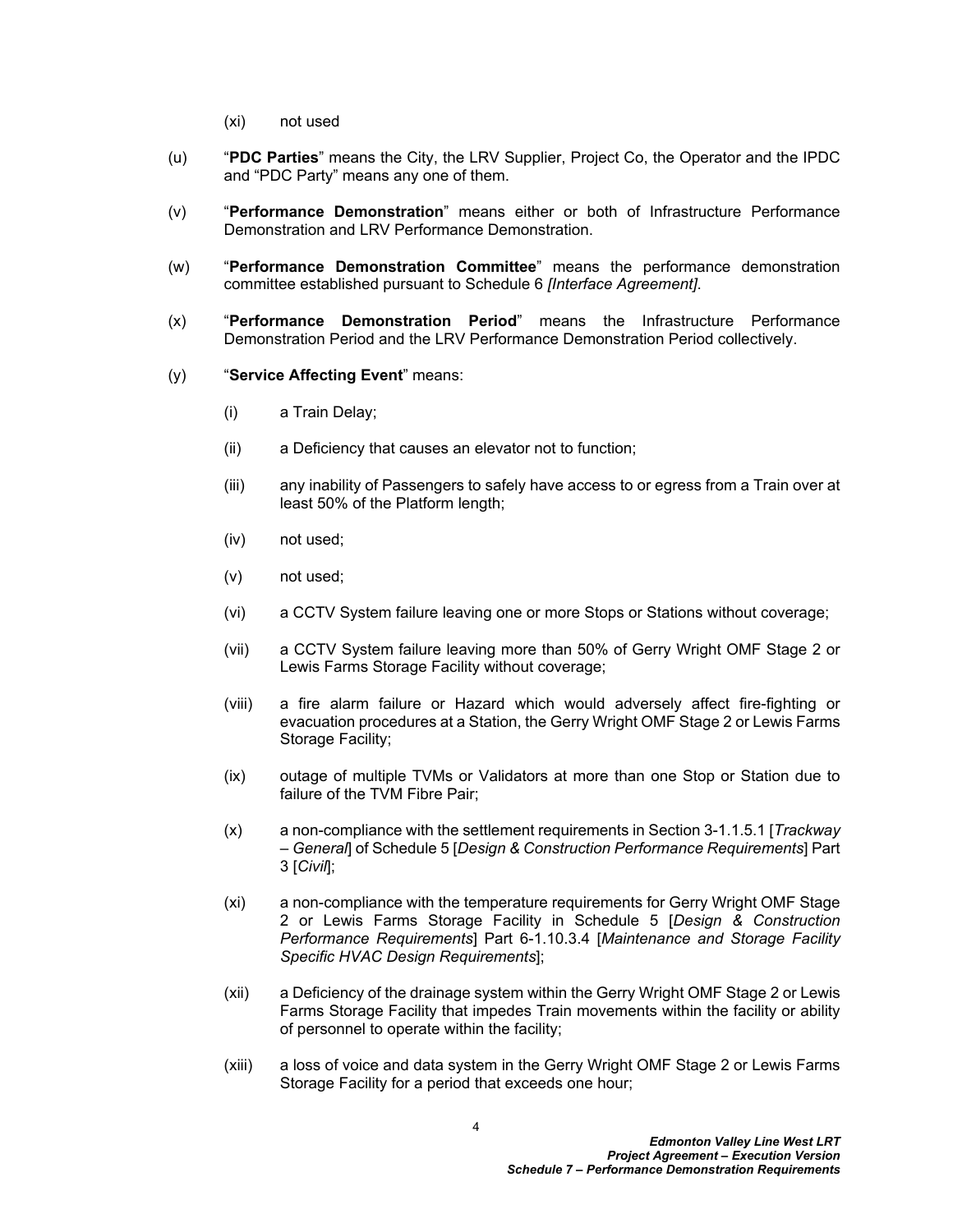- (xiv) a loss of the security and alarm system required by Schedule 5 [*Design & Construction Performance Requirements*] Part 6 [*Systems*] Section 1-6.15 [*Security and Alarm System*] at a Station, the Gerry Wright OMF Stage 2 or Lewis Farms Storage Facility that restricts access;
- (xv) a loss of the security and alarm system required by Schedule 5 [*Design & Construction Performance Requirements*] Part 6 [*Systems*] Section 1-6.15 [*Security and Alarm System*] for a period not exceeding 2 hours;
- (xvi) a loss of the equipment noted in Table 1.2.1 [*Maintenance and Storage Facilities critical equipment list and outage periods*] to a degree that limits intended service function below hazardous if called upon and below occupational health and safety requirements; and

<span id="page-6-0"></span>

|                                                  |                                                  | <b>Reference from Schedule 5</b><br>[Design & Construction<br><b>Performance Requirements]</b> |
|--------------------------------------------------|--------------------------------------------------|------------------------------------------------------------------------------------------------|
| Area                                             | <b>Equipment/Component</b>                       | Part 8 [Maintenance and<br><b>Storage Facilities]</b>                                          |
| <b>Shop Spaces</b>                               |                                                  |                                                                                                |
| <b>Battery Room</b>                              | Floor drain with an acid<br>neutralization basin | Section 8-2.6.5.9B.1 [Battery<br>Rooml                                                         |
|                                                  | Emergency shower /<br>eye wash facility          | Section 8-2.6.5.9B.2 [Battery<br>Rooml                                                         |
|                                                  | Hydrogen detection<br>equipment                  | Section 8-2.6.5.9B.6 [Battery<br>Rooml                                                         |
| Hazardous Material and Waste Oil<br>Storage Room | Emergency shower /<br>eye wash facility          | Section 8-2.6.5.11B.3<br>[Hazardous Material and Waste<br>Oil Storage Room]                    |
| Lube and Oil Storage Room                        | Eye wash facilities                              | Section 8-2.6.5.12B.3 [Lube and<br>Oil Storage Room]                                           |
| Paint Mixing and Storage                         | Eye wash facilities                              | Section 8-2.6.4.9B.3 [Paint<br>Mixing and Storage]                                             |

(xvii) A Deficiency causing the loss of availability of the equipment in Table 1.2.2 [*Maintenance and Storage Facilities equipment list and outage periods*] for a period of time exceeding the allowable downtime from time of notification of the issue..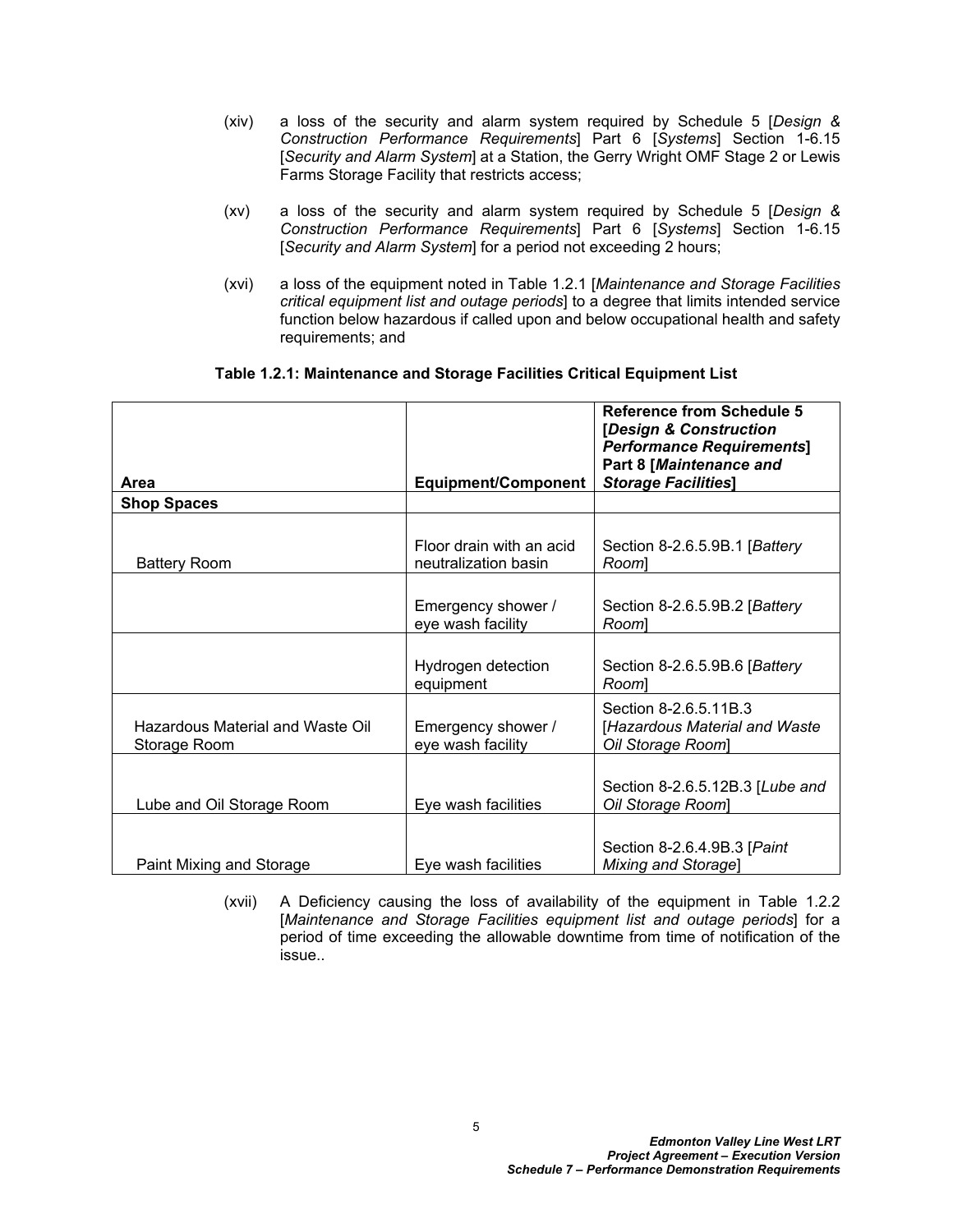<span id="page-7-0"></span>**Table 1.2.2: Maintenance and Storage Facilities Equipment List and Allowable Downtime**

| Area                                 | <b>Equipment/Component</b>                  | <b>Allowable</b><br><b>Downtime</b> | <b>Reference from</b><br>Schedule 5 [Design &<br><b>Construction</b><br><b>Performance</b><br><b>Requirements] Part 8</b><br>[Maintenance and<br><b>Storage Facilities]</b> |
|--------------------------------------|---------------------------------------------|-------------------------------------|-----------------------------------------------------------------------------------------------------------------------------------------------------------------------------|
| <b>LRV Maintenance Area</b>          |                                             |                                     |                                                                                                                                                                             |
| Light Maintenance/Inspection Area    | Service lift                                | 12 hours                            | Section 8-2.6.4.2B.2 [Light<br>Maintenance/Inspection<br>Area]                                                                                                              |
|                                      | Monorail crane                              | 24 hours                            | Section 8-2.6.4.2B.3 [Light<br>Maintenance/Inspection<br>Area]                                                                                                              |
| Heavy Maintenance and Repair<br>Area | Overhead bridge crane                       | 24 hours                            | Section 8-2.6.4.3B [Heavy<br>Maintenance and Repair<br>Area]                                                                                                                |
|                                      | In-ground body lifts                        | 24 hours                            | Section 8-2.6.4.3C.1<br>[Heavy Maintenance and<br>Repair Areal                                                                                                              |
|                                      | In-ground bogie lifts                       | $\overline{2}4$ hours               | Section 8-2.6.4.3C.2<br>[Heavy Maintenance and<br>Repair Areal                                                                                                              |
|                                      | In-track turntable                          | $\overline{2}4$ hours               | Section 8-2.6.4.3D [Heavy<br>Maintenance and Repair<br>Area]                                                                                                                |
| <b>Body Shop</b>                     | Monorail crane                              | 24 hours                            | Section 8-2.6.4.6B.4 [Body<br>Shop Area]                                                                                                                                    |
| <b>Blowdown Area</b>                 | Water heating and<br>pressurizing equipment | 24 hours                            | Section 8-2.6.4.11A.2<br>[Blowdown Area]                                                                                                                                    |
|                                      | Power and control<br>equipment              | 24 hours                            | Section 8-2.6.4.11A.4<br>[Blowdown Area]                                                                                                                                    |
|                                      | Storage tanks                               | 24 hours                            | Section 8-2.6.4.11A.9<br>[Blowdown Area]                                                                                                                                    |
|                                      | Pumps                                       | 24 hours                            | Section 8-2.6.4.11A.2<br>[Blowdown Area]                                                                                                                                    |
|                                      | Wastewater treatment<br>equipment           | 24 hours                            | Section 8-2.6.4.11A.2<br>[Blowdown Area]                                                                                                                                    |
|                                      | Compressed air                              | 24 hours                            | Section 8-2.6.4.11A.5<br>[Blowdown Area]                                                                                                                                    |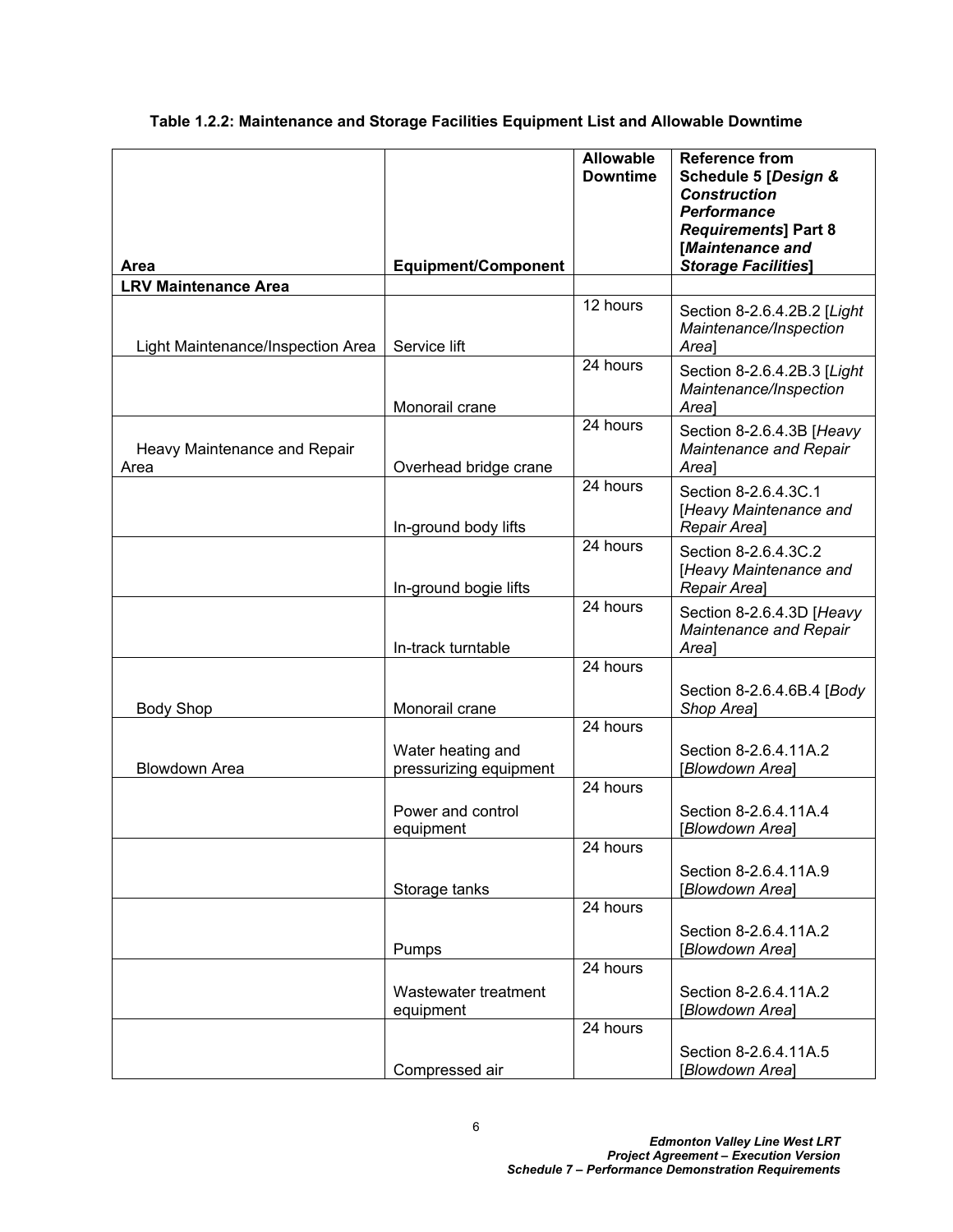| Area                                    | <b>Equipment/Component</b>        | <b>Allowable</b><br><b>Downtime</b> | <b>Reference from</b><br>Schedule 5 [Design &<br><b>Construction</b><br><b>Performance</b><br><b>Requirements] Part 8</b><br>[Maintenance and<br><b>Storage Facilities]</b> |
|-----------------------------------------|-----------------------------------|-------------------------------------|-----------------------------------------------------------------------------------------------------------------------------------------------------------------------------|
| <b>Shop Spaces</b>                      |                                   |                                     |                                                                                                                                                                             |
| <b>Bogie Shop</b>                       | In-track turntable                | 24 hours                            | Section 8-2.6.5.1C.2<br>[Bogie Shop]                                                                                                                                        |
|                                         | Compressed air                    | 8 hours                             | Section 8-2.6.5.1C.5<br>[Bogie Shop]                                                                                                                                        |
| <b>HVAC Shop</b>                        | Compressed air                    | 8 hours                             | Section 8-2.6.5.2B.1<br>[HVAC Shop]                                                                                                                                         |
|                                         | Monorail crane                    | 24 hours                            | Section 8-2.6.5.2B.2<br>[HVAC Shop]                                                                                                                                         |
|                                         | Refrigerant reclamation<br>system | 12 hours                            | Section 8-2.6.5.2B.4<br>[HVAC Shop]                                                                                                                                         |
|                                         |                                   | 8 hours                             |                                                                                                                                                                             |
| Pantograph Shop                         | Compressed air                    |                                     | Section 8-2.6.5.3B.1<br>[Pantograph Shop]                                                                                                                                   |
| General Repair Shop                     | Compressed air                    | 8 hours                             | Section 8-2.6.5.4B.1<br>[General Repair Shop]                                                                                                                               |
| <b>Brake Shop</b>                       | Compressed air                    | 8 hours                             | Section 8-2.6.5.5B.1<br>[Brake Shop]                                                                                                                                        |
| <b>Traction Power Bench Test Shop</b>   | Compressed air                    | 8 hours                             | Section 8-2.6.5.6B.1<br>[Traction Power Bench<br>Test/APU Shop]                                                                                                             |
|                                         |                                   |                                     |                                                                                                                                                                             |
| Machine/Sheet Metal Shop                | Compressed air                    | 8 hours                             | Section 8-2.6.5.7B.1<br>[Machine/Sheet Metal<br>Shop]                                                                                                                       |
| Electronics/Electric Components<br>Shop | Compressed air                    | 8 hours                             | Section 8-2.6.5.8B.2<br>[Electronics/Electric<br>Components Shop]                                                                                                           |
| Parts Storage Room                      | Monorail crane                    | 24 hours                            | Section 8-2.6.5.10B.3<br>[Parts Storage Room]                                                                                                                               |

- (z) "**Train Delay**" means:
	- (i) an individual revenue Train or multiple revenue Trains delay exceeding more than ten (10) minutes at any point on the Infrastructure;
	- (ii) cancellation of a revenue Train either at its original terminus or enroute;
	- (iii) rerouting of a revenue Train; or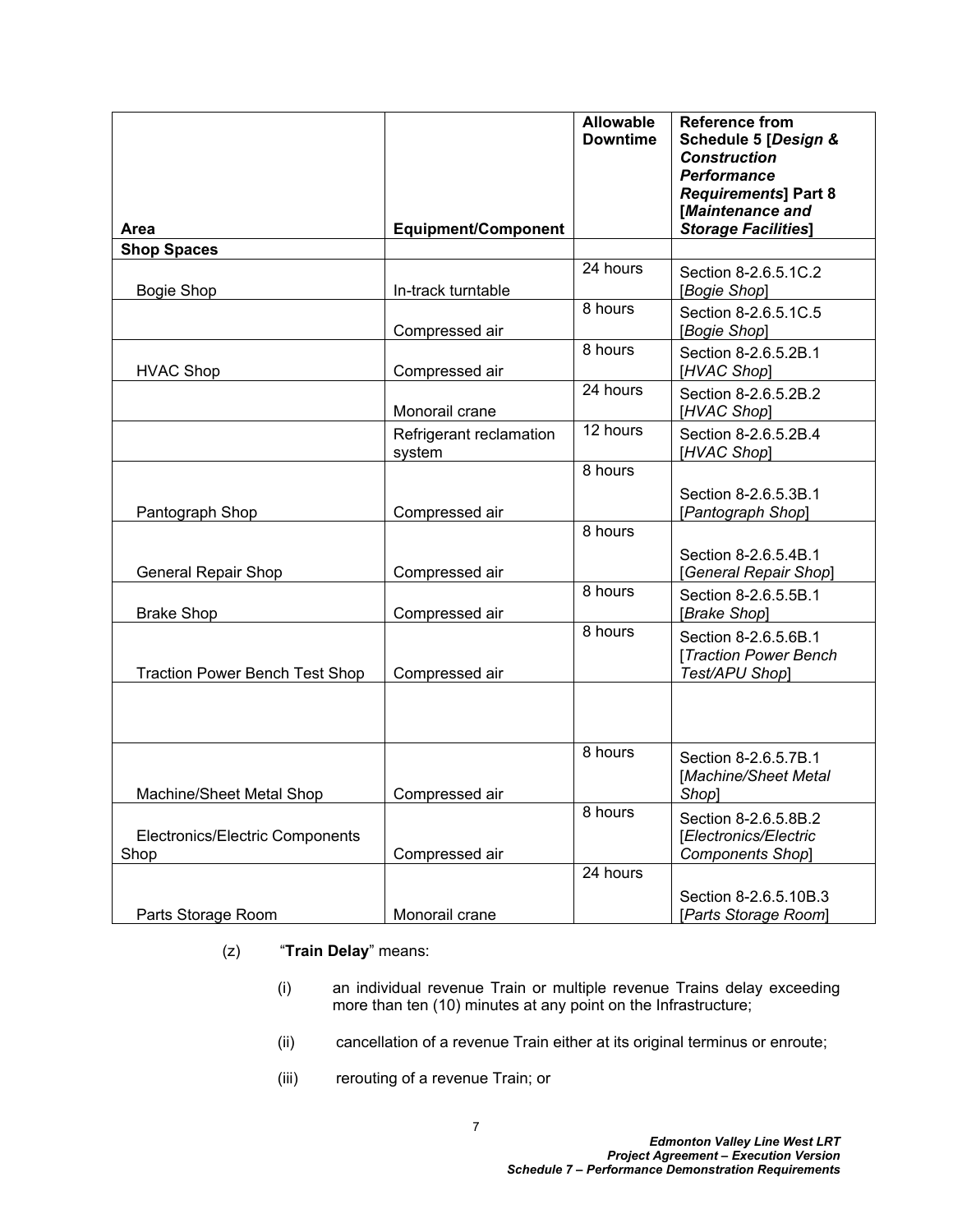- (iv) a reduction in Train consist size.
- (aa) "**Travel Time**" means the difference between the time of departure at either 102 Street Stop or Lewis Farms Stop and the time of arrival at Lewis Farms Stop or 102 Street Stop respectively, measured from LRV door locking to LRV door unlocking.

## <span id="page-9-0"></span>**2. GENERAL**

#### <span id="page-9-1"></span>**2.1 General Responsibilities**

- (a) During the Infrastructure Performance Demonstration Period, Project Co shall:
	- (i) identify and report any failures and incidents attributable to the Infrastructure;
	- (ii) not used:
		- (A) Not used;
		- (B) Not used;
		- (C) Not used.
	- (iii) provide all personnel and equipment necessary or required to conduct such monitoring activities where the required information cannot be obtained from Infrastructure sub-systems which will feed into the future ICS.
	- (iv) allow the City to witness any monitoring activities undertaken pursuant to Section [3](#page-10-0) *[Infrastructure Performance Demonstration]* during the Infrastructure Performance Demonstration Period and keep an up to date activity schedule for the City's information.
	- (v) appoint a representative to the Performance Demonstration Committee.
- (b) As between the City and Project Co, during Infrastructure Performance Demonstration, the City shall, or shall cause Operator to:
	- (i) operate the Valley Line LRT in passenger service and perform Maintenance of the Infrastructure;
	- (ii) record on-time performance;
	- (iii) identify all Train Delays and make the initial identification of the underlying root cause;
	- (iv) provide information from the ICS that is relevant to any failure or incident and is necessary to determine the underlying root cause; and
	- (v) identify and report to the members of the Performance Demonstration Committee any failures and incidents.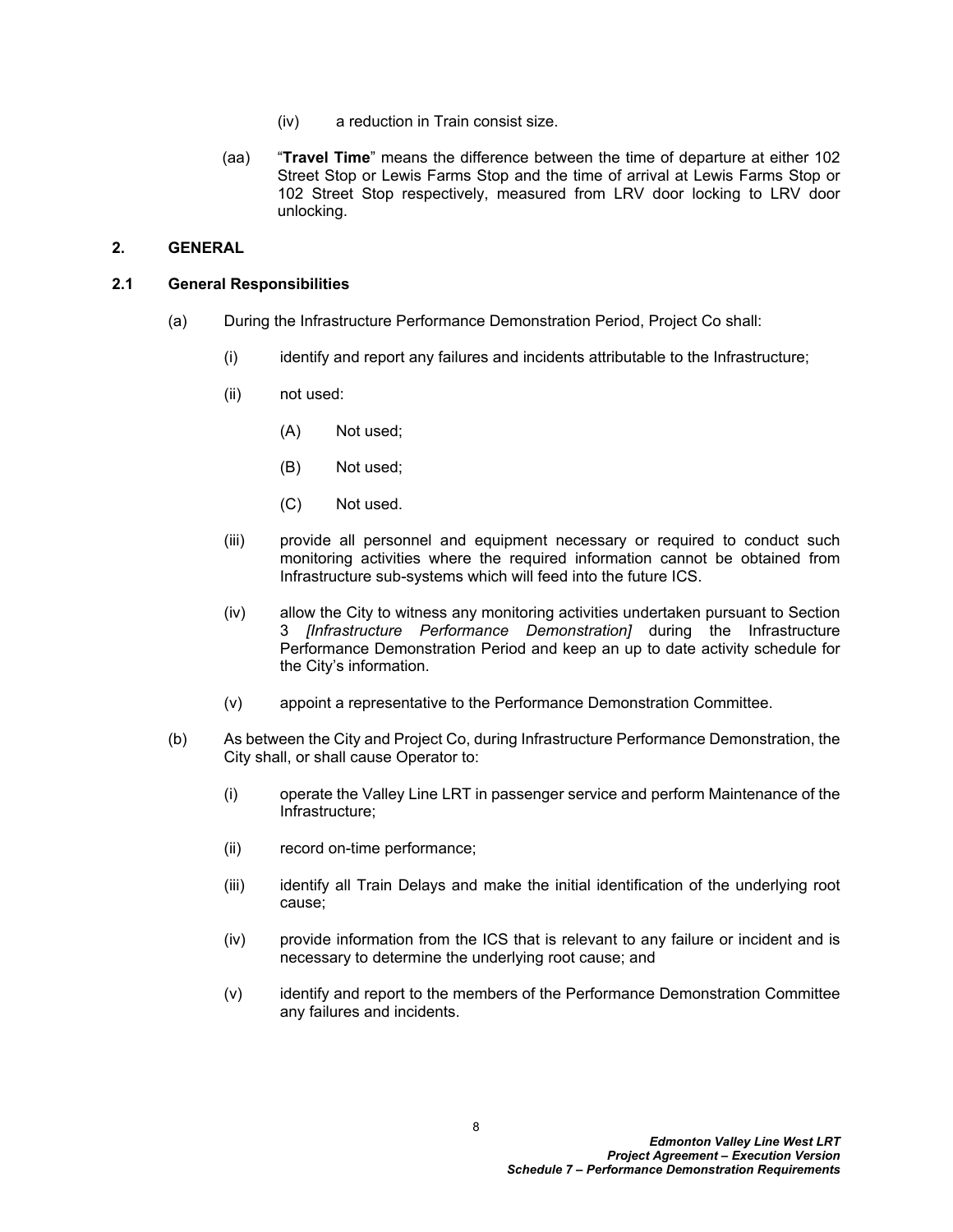- (c) As between Project Co and the City, during the Infrastructure Performance Demonstration, the City shall, or cause the LRV Supplier or Other Contractor as the City may designate (in its discretion) to:
	- (i) Not used;
	- (ii) Not used;
	- (iii) Not used;
	- (iv) identify and report to the members of the Performance Demonstration Committee any failures and incidents.
- (d) Pursuant to the IPDC Agreement, the IPDC will be responsible to:
	- (i) chair the Performance Demonstration Committee; and
	- (ii) assign the underlying root causes of failures to the appropriate PDC Party based on the information provided by all PDC Parties to the Performance Demonstration **Committee.**

#### <span id="page-10-0"></span>**3. INFRASTRUCTURE PERFORMANCE DEMONSTRATION**

#### <span id="page-10-1"></span>**3.1 Performance Demonstration Committee**

Project Co and the City acknowledge that the Performance Demonstration Committee shall be established pursuant to and in accordance with the Interface Agreement.

#### <span id="page-10-2"></span>**3.2 Infrastructure Performance Demonstration Period**

- <span id="page-10-3"></span>(a) The Infrastructure Performance Demonstration Period shall commence on the Infrastructure Performance Demonstration Commencement Date and shall continue for a period of:
	- (i) not less than twelve (12) months; and
	- (ii) not more than sixty (60) months.
- (b) One or more Chargeable Failures during Infrastructure Performance Demonstration may result in the extension of the Infrastructure Performance Demonstration Period as follows:
	- (i) the accumulation of nine (9) Chargeable Failures shall result in the Infrastructure Performance Demonstration Period being extended by a twelve (12) month period from the date of the latest Chargeable Failure; or
	- (ii) the accumulation of five  $(5)$  Chargeable Failures within any consecutive six  $(6)$ month period shall result in the Infrastructure Performance Demonstration Period being extended by a twelve (12) month period from the date of the latest Chargeable Failure.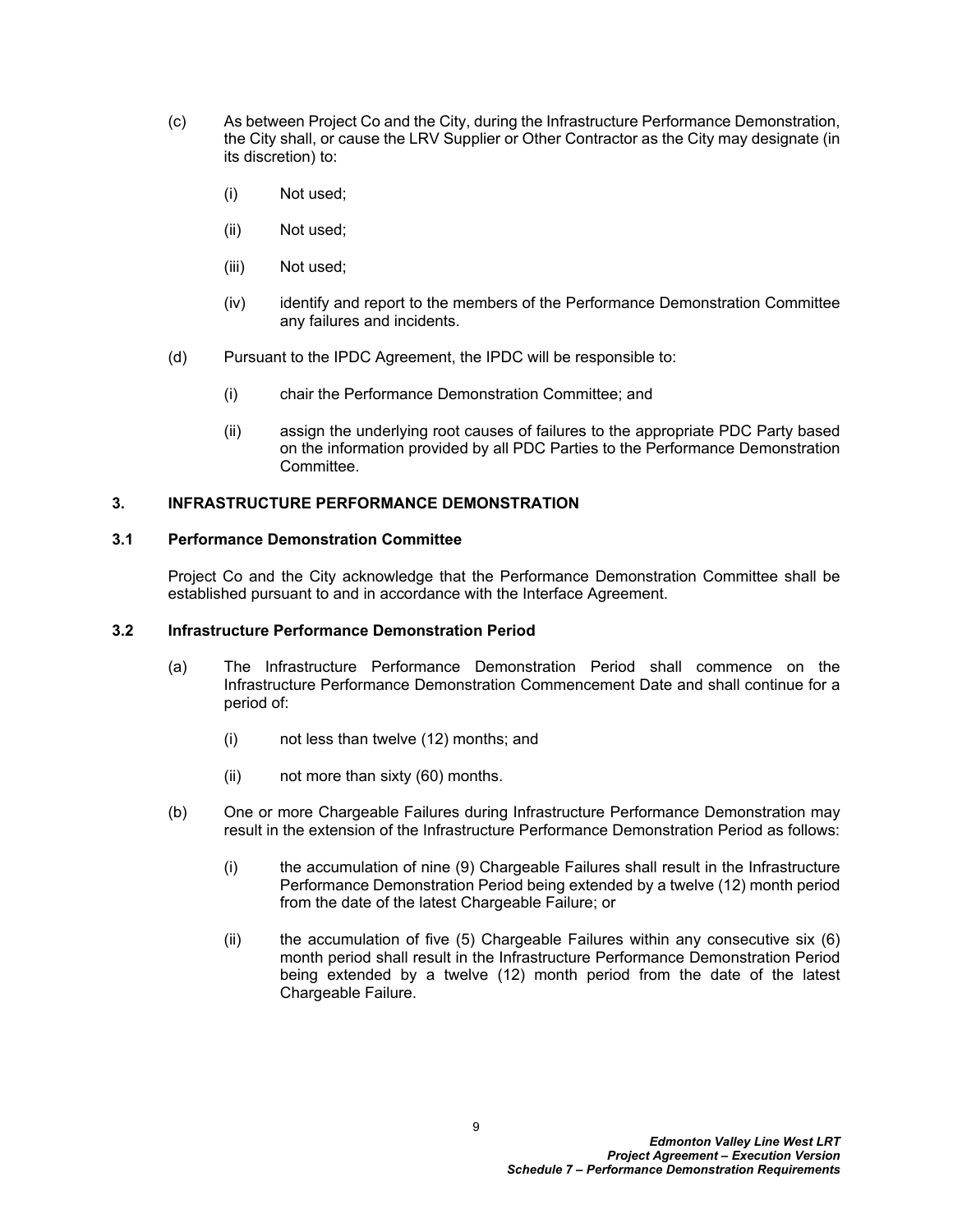#### <span id="page-11-0"></span>**3.3 Infrastructure Performance Demonstration Monitoring Plan**

Concurrently with submission of the Commissioning Plan, Project Co shall prepare and submit to the City a plan (the "**Infrastructure Performance Demonstration Monitoring Plan**") that shall set out:

- (a) a description of the Equipment to be monitored, monitoring equipment, and Chargeable Failure accounting method;
- (b) the criteria for starting and stopping the monitoring activities at each location;
- (c) the duration of the monitoring activity;
- (d) the procedures for recording and tracking failures, and for determining the relevance of all incidents in relation to Infrastructure Performance Demonstration;
- (e) the procedures for recording, analyzing and correcting any failures which occur during the Infrastructure Performance Demonstration Period;
- (f) the impact of interruptions, beyond the control of Project Co, on monitoring activities;
- (g) the reporting methods and format for each monitoring;
- (h) the Failure Report form template;
- (i) Project Co's staffing commitments; and
- (j) staffing and other requirements expected of the City, Operator, or any other stakeholders.
- (k) not used.

As part of the Infrastructure Performance Demonstration Monitoring Plan, all Equipment shall be tracked continuously throughout the Infrastructure Performance Demonstration Period until the required operating history of all Equipment is demonstrated.

#### <span id="page-11-1"></span>**3.4 Infrastructure Performance Demonstration Reporting**

- <span id="page-11-2"></span>(a) Project Co shall:
	- (i) not later than five (5) Business Days following the end of each month during the Infrastructure Performance Demonstration Period, prepare and submit to the members of the Performance Demonstration Committee monthly summary reports (the "**Infrastructure Performance Demonstration Monitoring Reports**") which shall detail the status of each monitoring activity, the number of Chargeable Failures, Service Affecting Events and Non-Service Affecting Events, (both since the previous report and cumulatively to date), calculations of reliability and availability figures, (including mean distance and mean time statistical analysis as related to the RAM Program), and a table showing the disposition of relevant all incidents and failures to date (i.e. whether agreed as Chargeable Failures, Non-Chargeable Events, Service Affecting Events, Non-Service Affecting Failures, or still undetermined).
	- (ii) within two (2) months of the successful completion of the Infrastructure Performance Demonstration Period, prepare and submit to the members of the Performance Demonstration Committee a final Infrastructure Performance Demonstration Monitoring Report, (the "**Final Infrastructure Performance**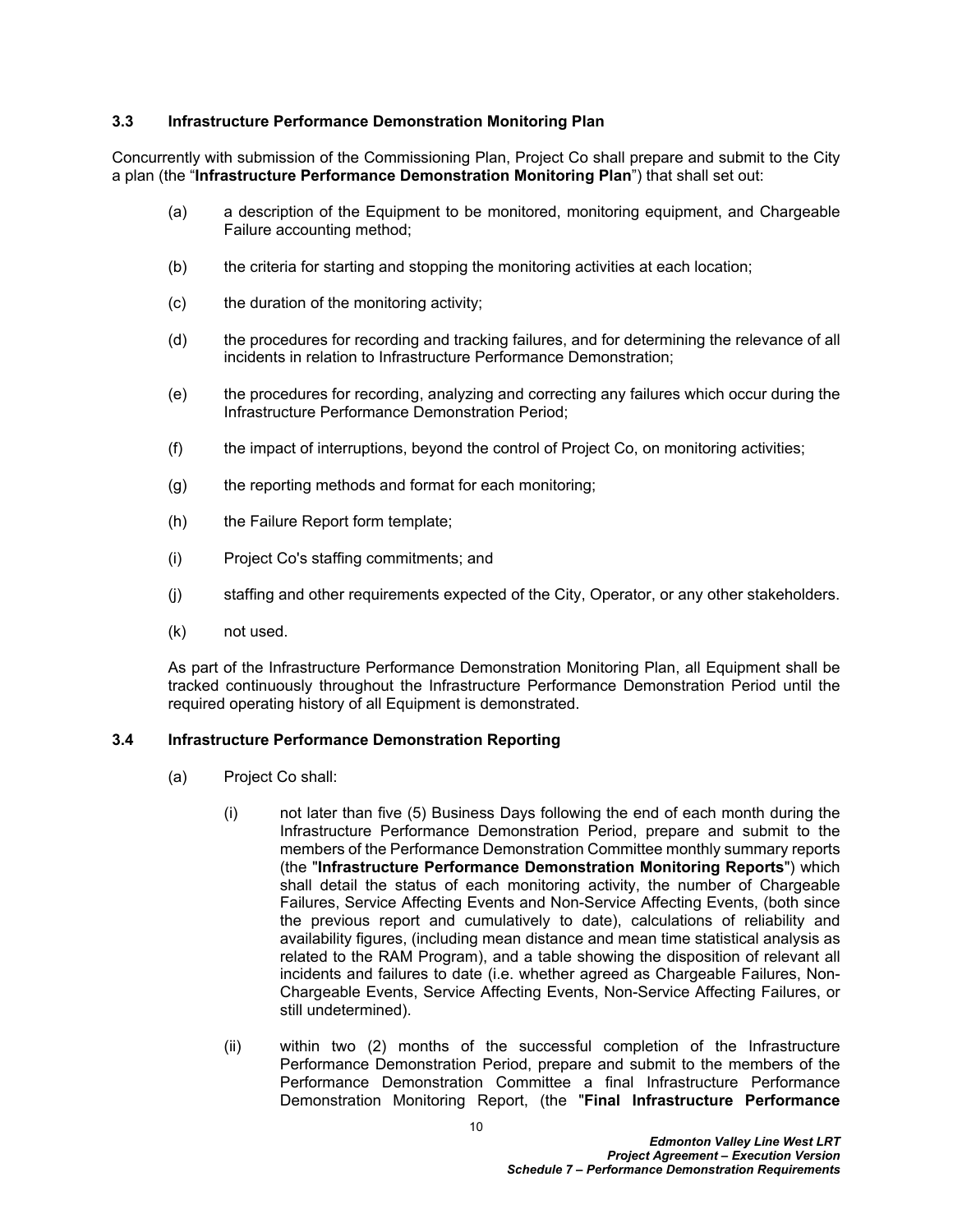**Demonstration Monitoring Report**") showing calculations of mean time and mean distance statistics. In the event that the Infrastructure Performance Demonstration has taken more than twelve (12) months in the aggregate, the Final Infrastructure Performance Demonstration Monitoring Report shall provide calculations of mean time and mean distance statistics for the final twelve (12) months of Infrastructure Performance Demonstration and shall show the disposition of all relevant incidents and failures.

- (iii) prepare and submit to the members of the Performance Demonstration Committee a report (a "**Failure Report**") for each individual Service Affecting Event and Non-Service Affecting Event (that is not a Non-Chargeable Failure and that is the result of a failure, or a combination of failures, of the Infrastructure, in whole or in part) that occurs during the Infrastructure Performance Demonstration Period using the Failure Report form contained in the Infrastructure Performance Demonstration Monitoring Plan. Each Failure Report shall be submitted by Project Co within five (5) Business Days of being informed or otherwise becoming aware of the occurrence of the relevant incident or failure and shall:
	- (A) identify the individual best qualified to explain the cause of the incident/failure. Such individual shall typically be a member of Project Co's staff;
	- (B) provide an explanation of the cause of the incident/failure;
	- (C) recommend a Corrective Action, if any;
	- (D) contain routine information including date, description and physical location of incident or failure, site or vehicle identification and part number;
	- (E) identify Train speed, operational settings and direction, if applicable;
	- (F) include any Train Delay as identified by the Operator; and
	- (G) classify the incident or failure as a non-Chargeable Failure, a Service Affecting Event or a Non-Service Affecting Event;
- (b) Pursuant to the Interface Agreement, the Infrastructure Performance Demonstration Monitoring Reports shall be reviewed by the Performance Demonstration Committee.
- <span id="page-12-0"></span>(c) The City may at any time exercise its rights pursuant to Section 12.6 of the Agreement to inspect and audit the Infrastructure Performance Demonstration Monitoring Reports, including all logs, books and records produced in respect of or relating to the Infrastructure Performance Demonstration.
- (d) If the City disputes any aspect of an Infrastructure Performance Demonstration Monitoring Report, the City shall notify Project Co in writing, within ten (10) days of the later of submission of such report by Project Co pursuant to Section [3.4\(a\)](#page-11-2) or completion of the audit by the City of an Infrastructure Performance Demonstration Monitoring Report pursuant to Section [3.4\(c\)](#page-12-0) of this Schedule 7 *[Performance Demonstration Requirements]*, of that part or aspect of the report which the City disputes. Any such dispute shall be referred to the IPDC for resolution which determination shall be final and binding on the City and Project Co.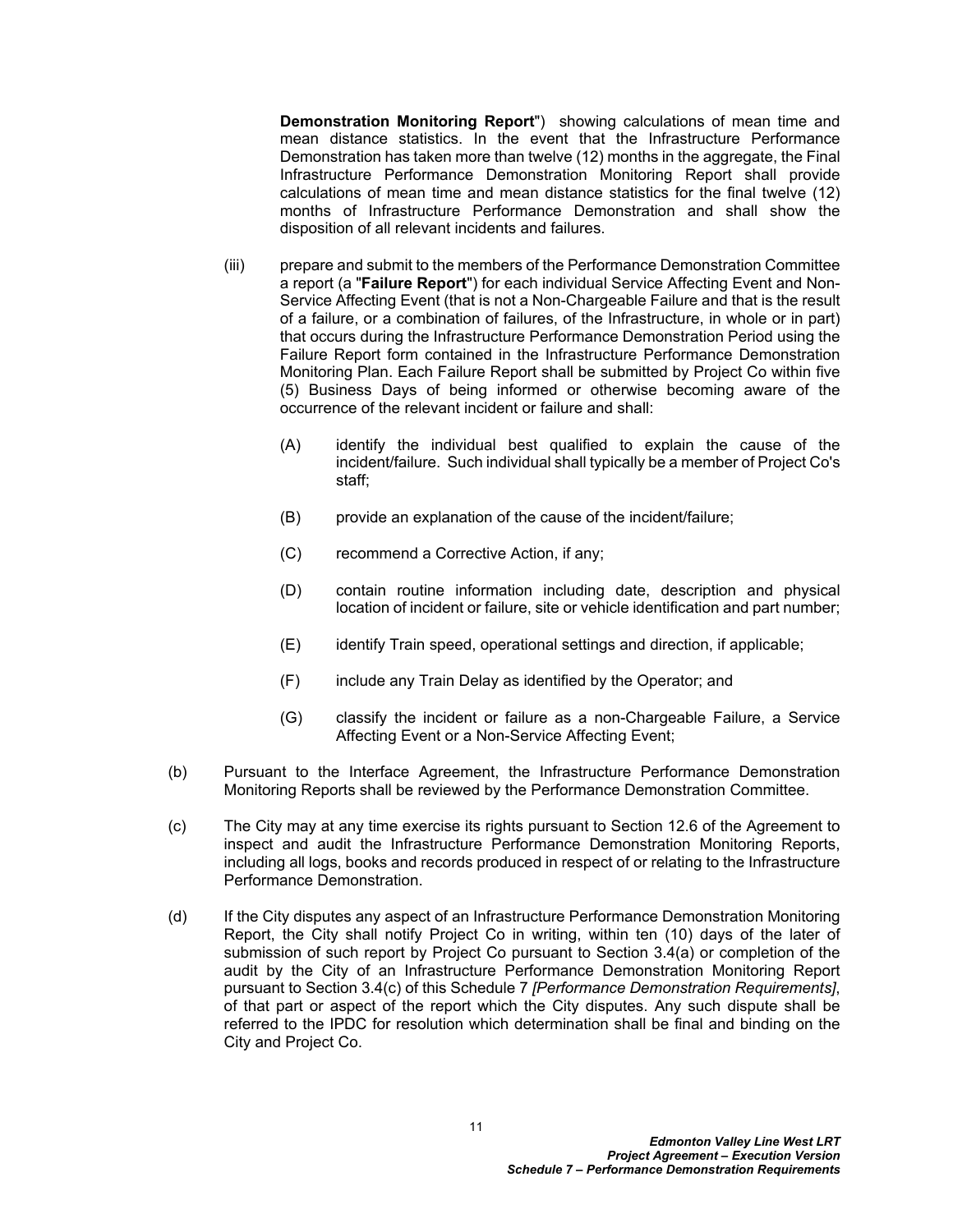- <span id="page-13-0"></span>**3.5 Not used**
- <span id="page-13-1"></span>**3.6 Not used**
- <span id="page-13-2"></span>**3.7 Not Used**
- <span id="page-13-3"></span>**3.8 Not used**

## <span id="page-13-4"></span>**4. COMPLETION OF INFRASTRUCTURE PERFORMANCE DEMONSTRATION**

## <span id="page-13-5"></span>**4.1 Conditions Precedent to Completion of Infrastructure Performance Demonstration**

Completion of Infrastructure Performance Demonstration shall only be achieved if, at the time of certification, the following conditions precedent have been satisfied:

- (a) the Infrastructure Performance Demonstration Period has continued for a consecutive period of not less than twelve (12) months without having been required to be extended pursuant to Section [3.2](#page-10-2) [*Infrastructure Performance Demonstration Period*] of this Schedule 7; and
- (b) Project Co has complied with the requirements of Schedule 7, including the submission of Infrastructure Performance Demonstration Monitoring Reports and Failure Reports.

## <span id="page-13-6"></span>**4.2 Application for Certificate of Infrastructure Performance Demonstration Completion**

If Project Co considers that it has achieved the requirements for Completion of Infrastructure Performance Demonstration to Section [4.1](#page-13-5) *[Conditions Precedent to Completion of Infrastructure Performance Demonstration]* of this Schedule, Project Co may apply to the IPDC for the Certificate of Infrastructure Performance Demonstration Completion.

#### <span id="page-13-7"></span>**4.3 Review by the IPDC**

Upon delivery by Project Co and the City to the IPDC of:

- (a) an application for a Certificate of Infrastructure Performance Demonstration Completion pursuant to Section [4.2](#page-13-6) *[Application for Certificate of Infrastructure Performance Demonstration Completion]* of this Schedule; and
- (b) all relevant supporting documentation in accordance with this Schedule 7 to confirm that all conditions precedent prescribed in Section [4.1](#page-13-5) *[Conditions Precedent to Completion of Infrastructure Performance Demonstration]* of this Schedule have been satisfied,

the City and Project Co shall cause the IPDC to review all such supporting documentation to determine whether all conditions precedent prescribed in Section [4.1](#page-13-5) *[Conditions Precedent to Completion of Infrastructure Performance Demonstration]* of this Schedule have been satisfied.

#### <span id="page-13-8"></span>**4.4 Certification of Infrastructure Performance Demonstration Completion**

No longer than ten (10) Business Days after the submission of the documents pursuant to Section [4.3](#page-13-7)  *[Review by the IPDC]*, the City and Project Co shall cause the IPDC to either:

(a) issue the Certificate of Infrastructure Performance Demonstration Completion, (the "**Certificate of Infrastructure Performance Demonstration Completion**"), stating the date, to Project Co; or